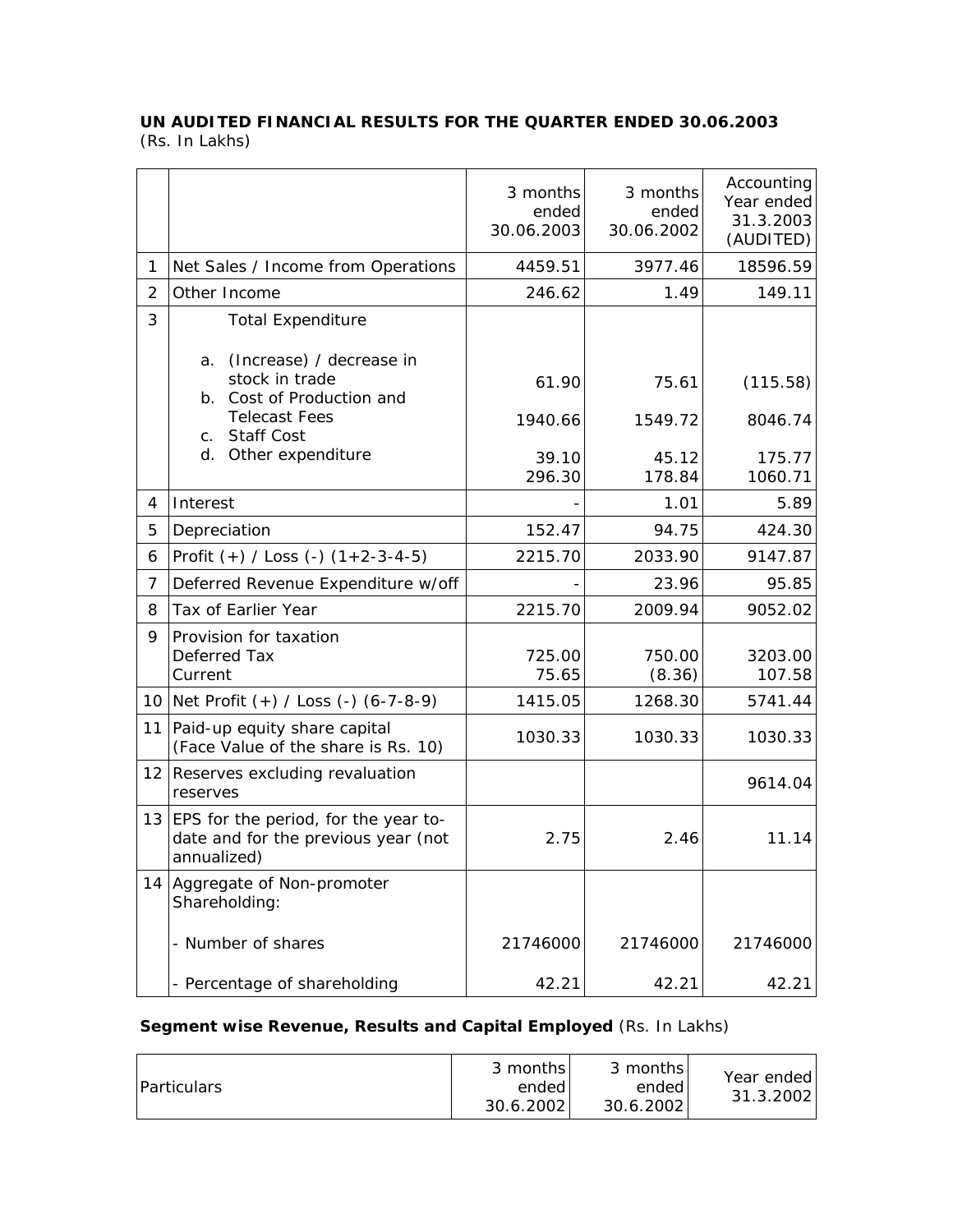| $\mathbf{1}$<br>Segment Revenue                                                                                                                              |                                                             |                                                                   |                                                                         |
|--------------------------------------------------------------------------------------------------------------------------------------------------------------|-------------------------------------------------------------|-------------------------------------------------------------------|-------------------------------------------------------------------------|
| a. Commissioned Programs<br>b. Sponsored Programs<br>Total<br>Less: Inter segment revenue                                                                    | 3649.00<br>810.51<br>4459.51                                | 3425.80<br>551.66<br>3977.46                                      | 16009.37<br>2587.22<br>18596.59                                         |
| Total Net Sales / Income from<br>Operations                                                                                                                  | 4459.51                                                     | 3977.46                                                           | 18596.59                                                                |
| 2 Segment Results :<br>Profit / (Loss) before tax and<br>interest from each segment                                                                          |                                                             |                                                                   |                                                                         |
| a. Commissioned Programs<br>b. Sponsored Programs<br>Total<br>Add: (i) Other Income<br>Total<br>Less: (i) Interest<br>(ii) Other un allocable<br>expenditure | 2016.85<br>301.90<br>2318.75<br>246.62<br>2565.37<br>349.67 | 2048.61<br>217.13<br>2265.74<br>1.49<br>2267.23<br>1.01<br>256.28 | 9240.94<br>1068.12<br>10309.06<br>120.52<br>10429.58<br>5.89<br>1371.67 |
| Total Profit before tax and write offs                                                                                                                       | 2215.70                                                     | 2009.94                                                           | 9052.02                                                                 |
| 3 Capital Employed<br>(Segment assets - Segment<br>Liabilities)<br>(a) Commissioned<br>(b) Sponsored<br>Total                                                | 3573.82<br>568.25<br>4142.07                                | 2700.30<br>634.58<br>3334.88                                      | 3469.39<br>755.52<br>4224.91                                            |

Notes:

- 1. The above results were taken on record by the Board of Directors at their meeting held on 29th July, 2003.
- 2. The Statutory Auditors have carried out a limited review of the results for the three months ended 30th June, 2003.
- 3. With effect from 3rd October 2002, the company's equity shares of the face value of Rs.10 (Ten) each have been sub-divided into five equity shares of Rs.2 (Two) each credited as fully paid up. Accordingly the EPS & Non Promoters shareholding figures shown in column (2) (3 months ended 30.06.2002) have been reworked based on the face value of Rs. 2 (Two).
- 4. Corresponding figures of the previous period / year have been regrouped / restated, wherever necessary.
- 5. There were no Investors complaints pending at the beginning of the quarter. The Company has received 42 complaints from the investors during the quarter and all the complaints were disposed of during the quarter. There were no complaints lying unresolved at the end of the quarter.